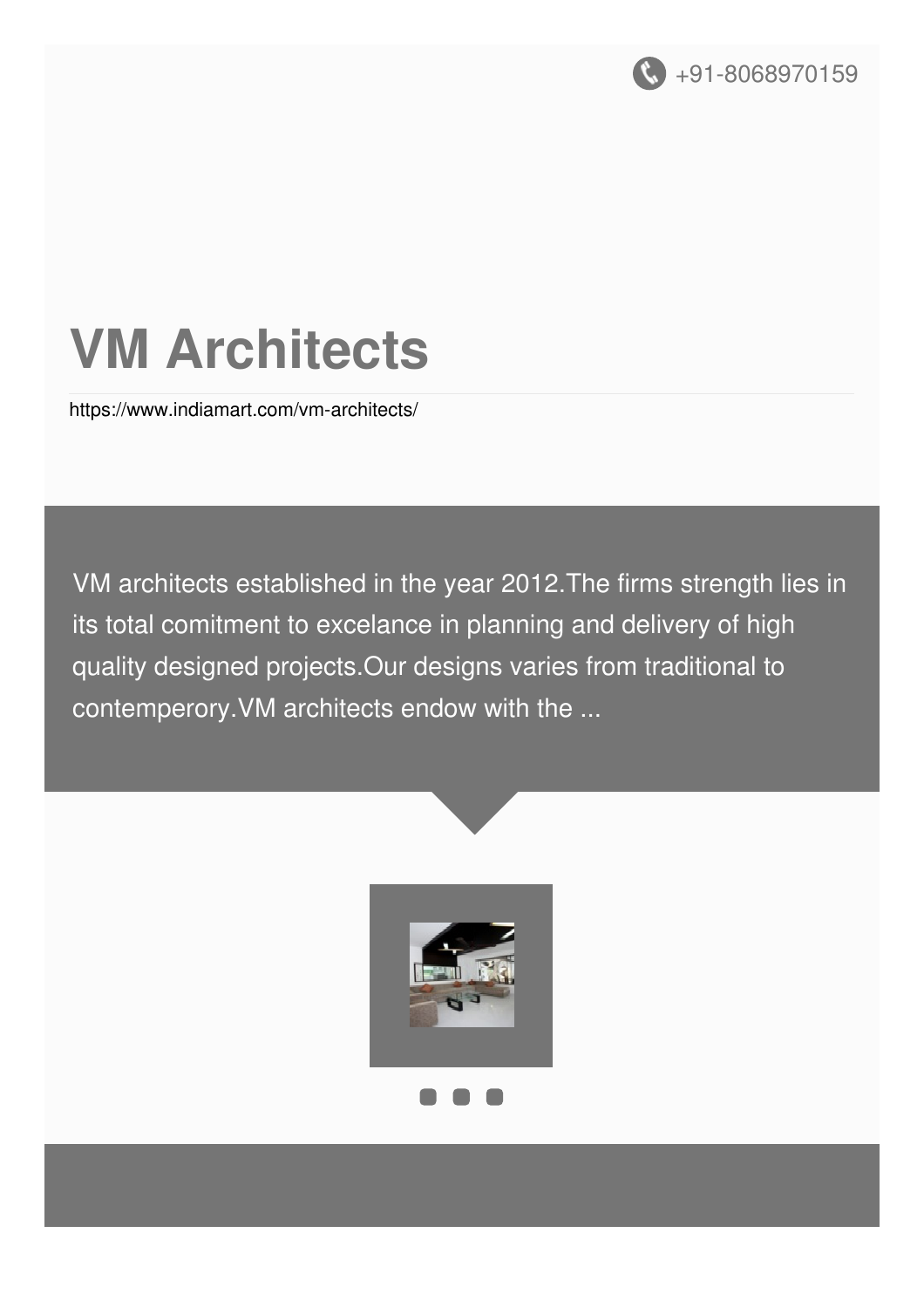### About Us

VM architects established in the year 2012.The firms strength lies in its total comitment to excelance in planning and delivery of high quality designed projects.Our designs varies from traditional to contemperory.VM architects endow with the best designs based on the requirements of the clients and plan the space in an aesthetic and functional manner,so that proper utilization of natural air and light is achieved.All designs are contextual , climatie responsive,sustainable and creating spaces that are enlivening to experience.

VM architects has been designing and executing projects through out kerala and banglore that include residentail,commercial,housing,institutional,hospitality and interior designing.The firm is a team of experienced professionals from the fields of Architecture, Civil engineering,MEP,interior designing,and also in the Administration .

#### **For more information, please visit**

<https://www.indiamart.com/vm-architects/aboutus.html>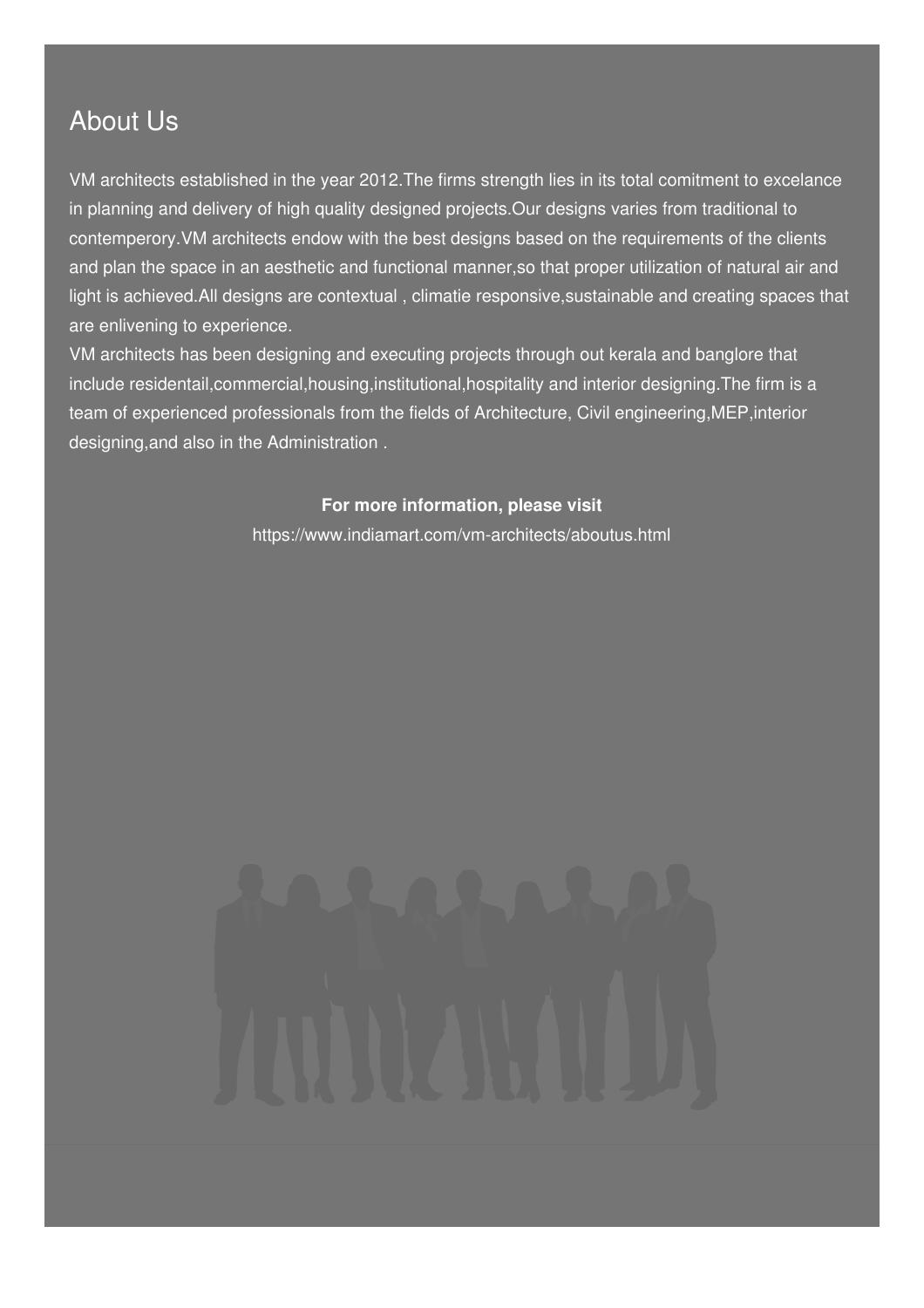#### **OTHER SERVICES**



**Interior Design** 



**Residential Project** 



**Commercial Project** 



**Housing Project**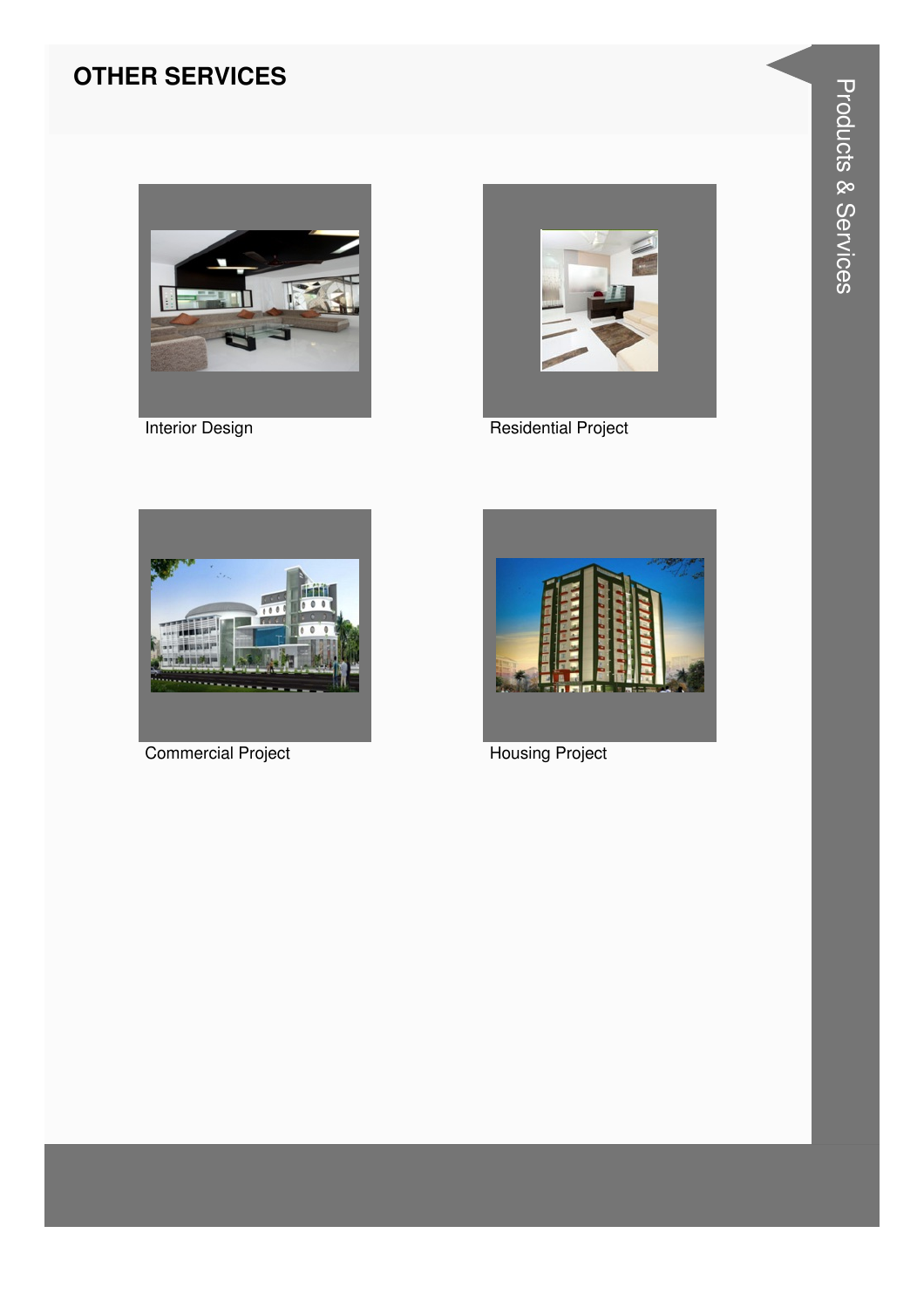## Factsheet

Year of Establishment : 2011

Nature of Business **in American Service Provider** : Service Provider